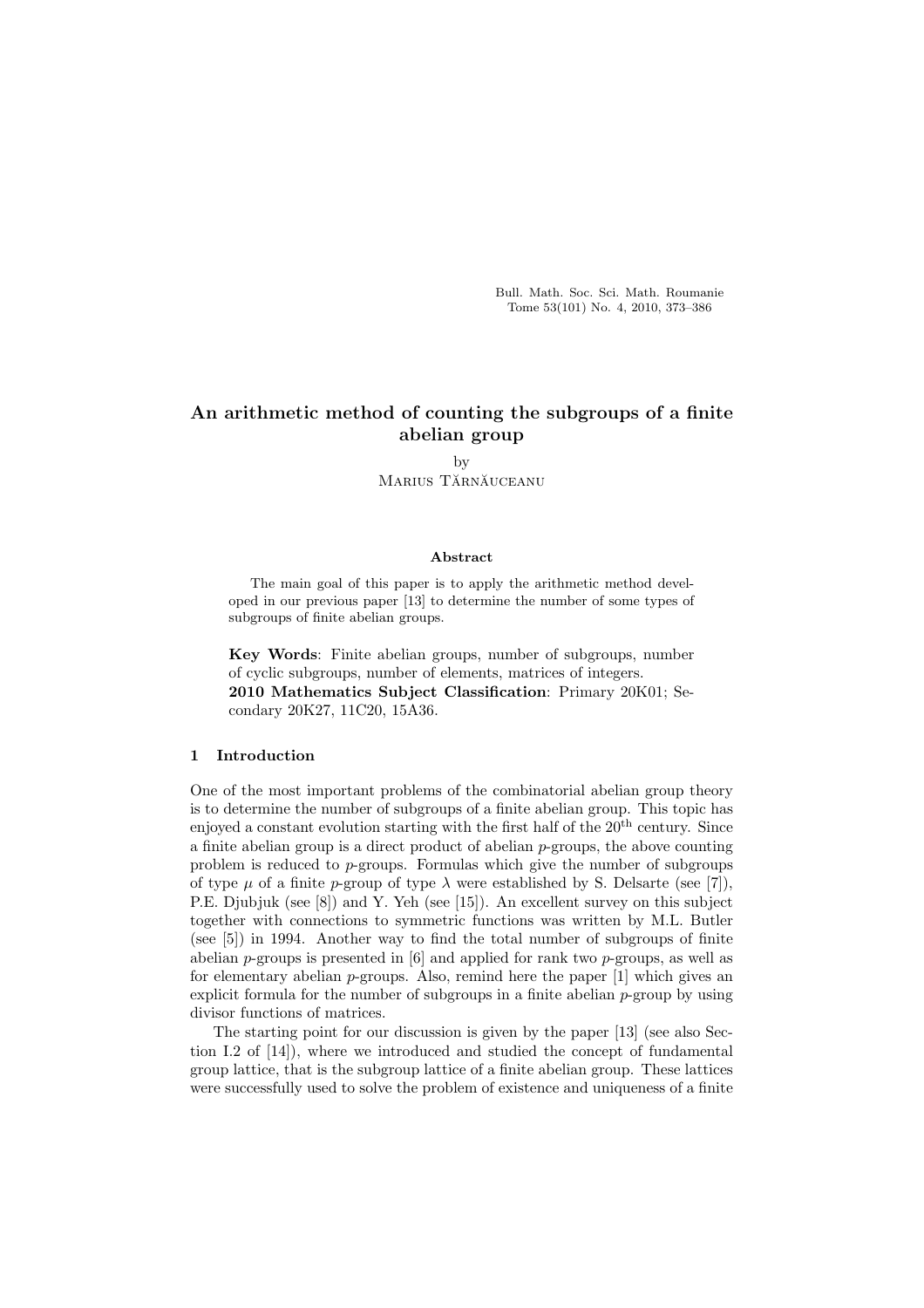abelian group whose subgroup lattice is isomorphic to a fixed lattice (see Proposition 2.8  $(\S 2.1)$  of [13]). Some steps in finding the total number of subgroups of several particular finite abelian groups have been made in Section 2.2 of [13], too.

The purpose of the current paper is to extend the above study, by applying the fundamental group lattices in counting some different types of subgroups of finite abelian groups. Explicit formulas are obtained for the number of subgroups of a given order in a finite abelian  $p$ -group of rank 2, improving Proposition 2.9 (§ 2.2) of [13], and for the number of maximal subgroups and cyclic subgroups of a given order of *arbitrary* finite abelian groups. The number of elements of a prescribed order in such a group will be also found.

The paper is organized as follows: in Section 2 we recall the notion of fundamental group lattice and its basic properties. Section 3 deals with the number of subgroups of finite abelian groups. In Section 4 the precise expressions for the number of cyclic subgroups, as well as for the number of elements of a given order in a finite abelian group will be determined. In the final section some conclusions and further research directions are indicated.

Most of our notation is standard and will usually not be repeated here. Basic definitions and results on lattices (respectively on groups) can be found in [9] (respectively in [12]). For subgroup lattice concepts we refer the reader to [10] and [14].

#### 2 Fundamental group lattices

Let G be an abelian group of order n and  $L(G)$  be the subgroup lattice of G. By the fundamental theorem of finitely generated abelian groups, there exist (uniquely determined by G) the numbers  $k \in \mathbb{N}^*, d_1, d_2, ..., d_k \in \mathbb{N} \setminus \{0, 1\}$ satisfying  $d_1|d_2|...|d_k$ ,  $d_1d_2...d_k = n$  and

$$
G\cong \bigtimes_{i=1}^k \mathbf{Z}_{d_i}.
$$

This decomposition of a finite abelian group into a direct product of cyclic groups together with the form of subgroups of  $\mathbb{Z}^k$  (see Lemma 2.1, § 2.1, [13]) leads us to the concept of fundamental group lattice, defined in the following manner:

Let  $k \geq 1$  be a natural number. Then, for each  $(d_1, d_2, ..., d_k) \in (\mathbb{N} \setminus \{0, 1\})^k$ , we consider the set  $L_{(k;d_1,d_2,...,d_k)}$  consisting of all matrices  $A = (a_{ij}) \in \mathcal{M}_k(\mathbb{Z})$ which have the following properties:

- i)  $a_{ij} = 0$ , for any  $i > j$ ,
- ii)  $0 \le a_{1j}, a_{2j}, ..., a_{j-1j} < a_{jj}$ , for any  $j = \overline{1,k}$ ,
- iii) 1)  $a_{11}|d_1$ , 2)  $a_{22}$   $\left(d_2, d_1, \frac{a_{12}}{a_2}\right)$  $a_{11}$ ´ ,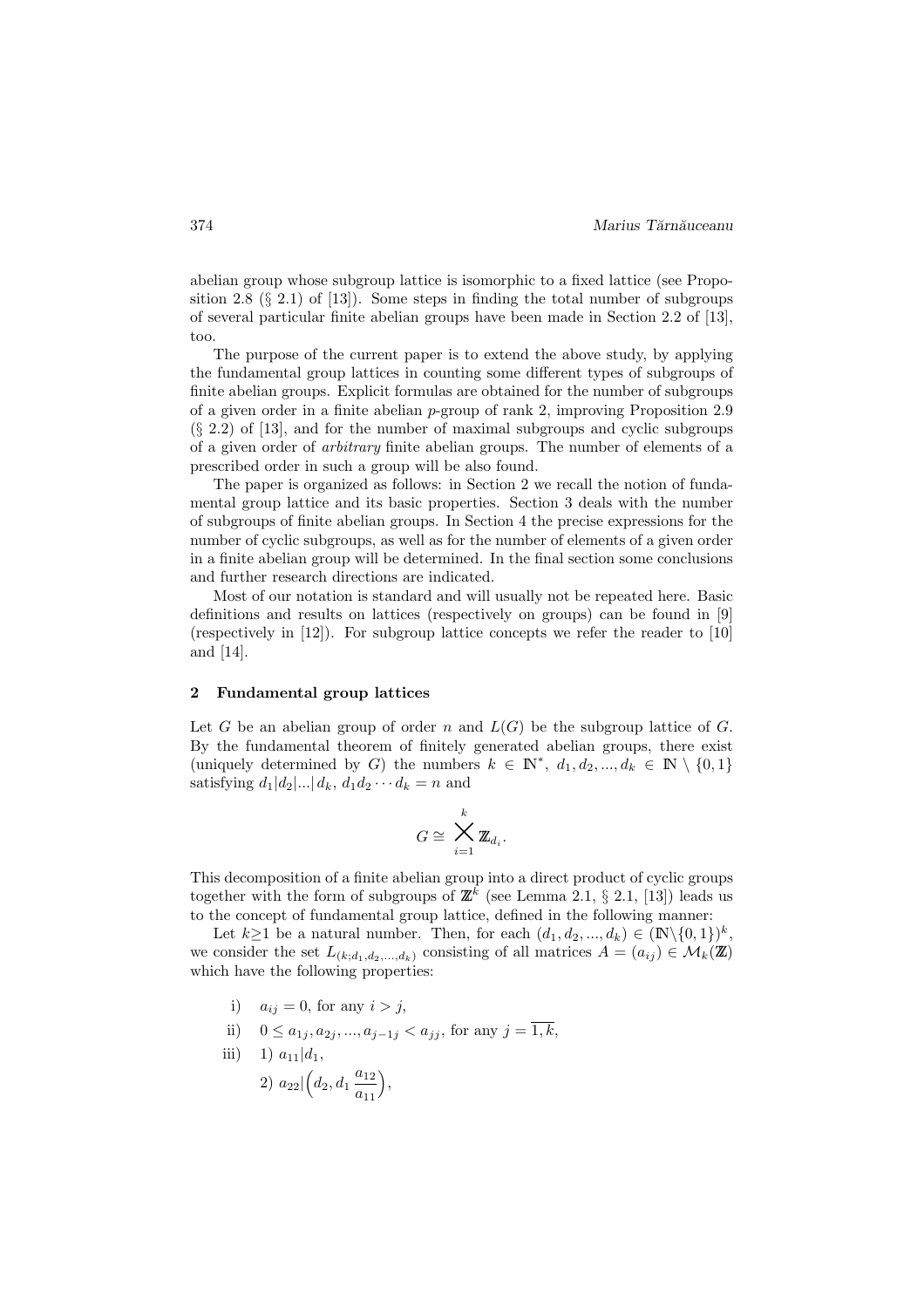3) 
$$
a_{33} \Big| \Big( d_3, d_2 \frac{a_{23}}{a_{22}}, d_1 \frac{\Big| \begin{array}{c} a_{12} & a_{13} \\ a_{22} & a_{23} \end{array} \Big|}{a_{22} a_{11}} \Big),
$$
  
\n
$$
\vdots
$$
\n\nk)  $a_{kk} \Big| \Big( d_k, d_{k-1} \frac{a_{k-1k}}{a_{k-1} k - 1}, d_{k-2} \frac{\Big| \begin{array}{c} a_{k-2k-1} & a_{k-2k} \\ a_{k-1 k-1} & a_{k-1 k} \end{array} \Big|}{a_{k-1} k - 1} \Big|, \dots,$ \n
$$
\Big| \begin{array}{c} a_{12} & a_{13} & \cdots & a_{1k} \\ a_{22} & a_{23} & \cdots & a_{2k} \\ \vdots & \vdots & \ddots & \vdots \\ a_{k-1} k - 1 a_{k-2} k - 2 \cdots & a_{11} \end{array} \Big|
$$

where by  $(x_1, x_2, ..., x_m)$  we denote the greatest common divisor of the numbers  $x_1, x_2, ..., x_m \in \mathbb{Z}$ . On the set  $L_{(k; d_1, d_2, ..., d_k)}$  we introduce the next partial ordering relation (denoted by  $\leq$ ), as follows: for  $A = (a_{ij}), B = (b_{ij}) \in L_{(k; d_1, d_2, ..., d_k)},$ put  $A \leq B$  if and only if the relations

1)' 
$$
b_{11}|a_{11}
$$
,  
\n2)'  $b_{22}|\left(a_{22}, \frac{b_{11}a_{12}}{b_{11}}\right)$ ,  
\n3)'  $b_{33}|\left(a_{33}, \frac{b_{22}a_{23}}{b_{22}}\right|$ ,  $\frac{a_{11}a_{12}a_{13}}{b_{22}b_{23}}$ ,  
\n3)'  $b_{33}|\left(a_{33}, \frac{b_{22}a_{23}}{b_{22}}\right|$ ,  $\frac{a_{11}a_{12}a_{13}}{b_{22}b_{11}}$ ,  
\n $\vdots$   
\n $b_{11}b_{12}b_{13}$ ,  
\n $\vdots$   
\n $b_{22}b_{21}$ ,  $\frac{b_{11}b_{12}a_{13}}{b_{22}b_{11}}$ ,  
\n $\vdots$   
\n $b_{k-2}b_{k-1}$ ,  $a_{k-1}b_{k-1}$ ,  $a_{k-1}b_{k-2}$ ,  $a_{k-2}b_{k-1}a_{k-2}$ ,  $a_{k-2}b_{k-1}$ ,  $a_{k-2}b_{k-1}$ ,  $b_{k-2}b_{k-2}$ ,  
\n $b_{k+1}|a_{kk}, \frac{a_{k-1}b_{k-1}a_{k-1}}{b_{k-1}b_{k-1}}\right|$ ,  $\frac{a_{k-2}b_{k-2}a_{k-2}a_{k-2}a_{k-2}}{b_{k-1}b_{k-1}b_{k-2}b_{k-2}}$ , ...,  $a_{1k}$   
\n $\begin{bmatrix} a_{11} & a_{12} & \cdots & a_{1k} \\ b_{11} & b_{12} & \cdots & b_{1k} \\ \vdots & \vdots & & \vdots \\ 0 & 0 & \cdots & b_{k-1}b_{k-2}b_{k-2} \cdots & b_{11} \\ b_{k-1}b_{k-1}b_{k-2}b_{k-2} \cdots & b_{11} \end{bmatrix}$ 

hold. Then  $(L_{(k,d_1,d_2,...,d_k)}, \leq)$  is a complete modular lattice, which is called a *fundamental group lattice of degree* k.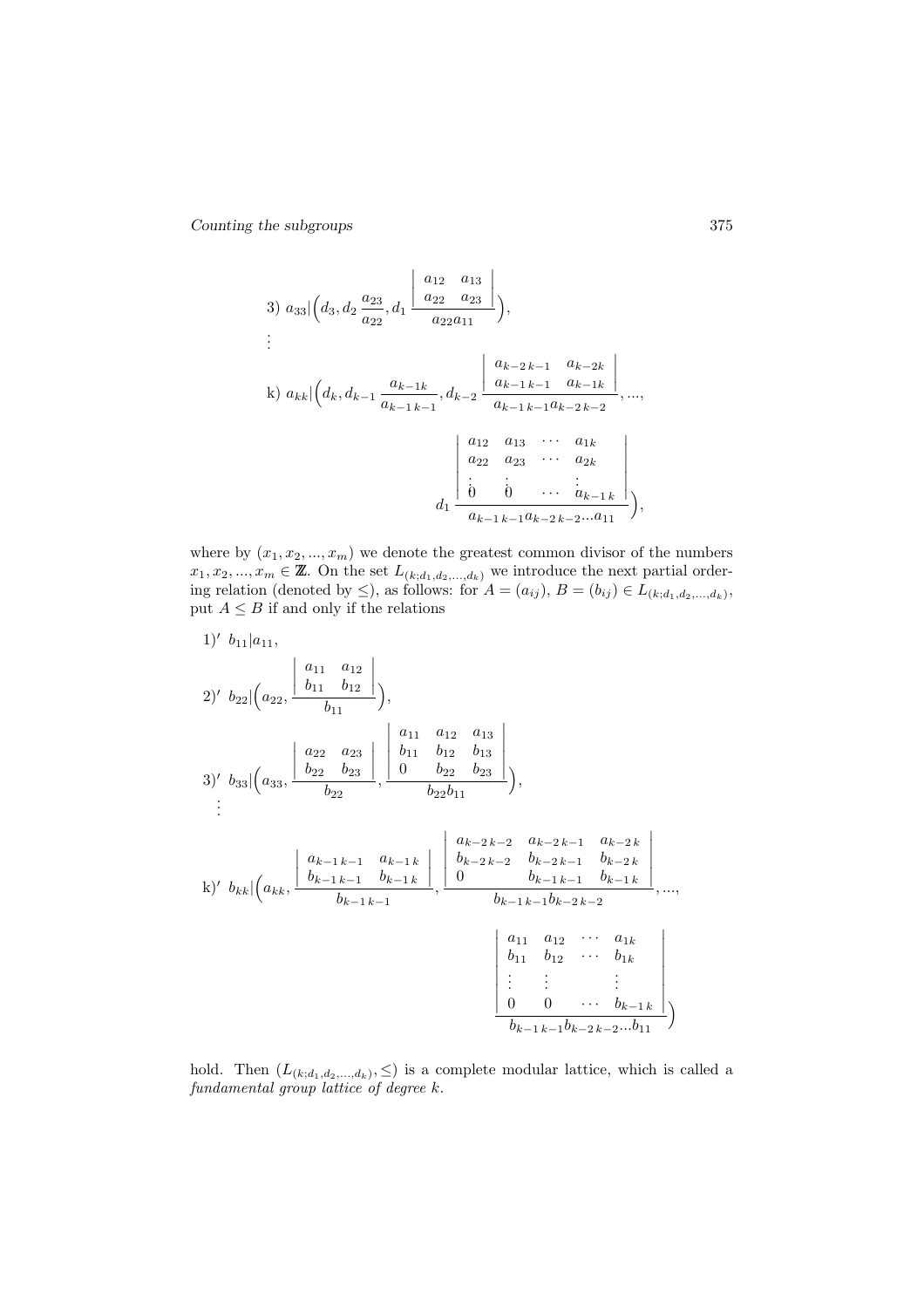Moreover, from Proposition 2.2,  $\S$  2.1, [13], we know that  $L_{(k; d_1, d_2, ..., d_k)}$  is isomorphic to  $L(G)$  and so the problem of counting the subgroups of G can be translated into an arithmetic problem: finding the number of elements of  $L_{(k; d_1, d_2, ..., d_k)}$ .

On the other hand, if  $n = p_1^{n_1} p_2^{n_2} ... p_m^{n_m}$  is the decomposition of n as a product of prime factors and

$$
G\cong \bigtimes_{i=1}^m G_i
$$

is the corresponding primary decomposition of  $G$ , then it is well-known that we have

$$
L(G) \cong \bigtimes_{i=1}^{m} L(G_i).
$$

The above lattice isomorphism shows that

$$
|L(G)| = \prod_{i=1}^{m} |L(G_i)|,
$$

therefore our counting problem is reduced to p-groups. In this way, we need to investigate only fundamental group lattices of type  $L_{(k;p^{\alpha_1},p^{\alpha_2},...,p^{\alpha_k})}$ , where p is a prime and  $1 \leq \alpha_1 \leq \alpha_2 \leq ... \leq \alpha_k$ . Concerning these lattices, the following elementary remarks will be very useful:

- a) The order of the subgroup of  $\sum_{i=1}^k \mathbb{Z}_{p^{\alpha_i}}$  corresponding to the matrix
	- $A = (a_{ij}) \in L_{(k;p^{\alpha_1}, p^{\alpha_2}, \dots, p^{\alpha_k})}$  is

$$
\frac{p^{\sum\limits_{i=1}^{k}\alpha_i}}{\prod\limits_{i=1}^{k}a_{ii}}
$$

·

b) The subgroup of  $\sum_{i=1}^k \mathbb{Z}_{p^{\alpha_i}}$  corresponding to the matrix  $A = (a_{ij}) \in L_{(k; p^{\alpha_1}, p^{\alpha_2}, ..., p^{\alpha_k})}$  is cyclic if and only if  $\langle 0^1, 0^2, ..., 0^k, k \rangle > \mathcal{Q}$  $<(\bar{0}^1, \bar{0}^2, ..., \bar{a}_{k-1 k-1}^{k-1}, \bar{a}_{k-1 k}^k) > \subseteq \cdots \subseteq <(\bar{a}_{11}^1 \bar{a}_{12}^2, ..., \bar{a}_{1k}^k) >$ , where, for every  $i = \overline{1,k}$ , we denote by  $\bar{x}^i$  the image of an element  $x \in \mathbb{Z}$  through the canonical homomorphism:  $\mathbb{Z} \to \mathbb{Z}_{p^{\alpha_i}}$ .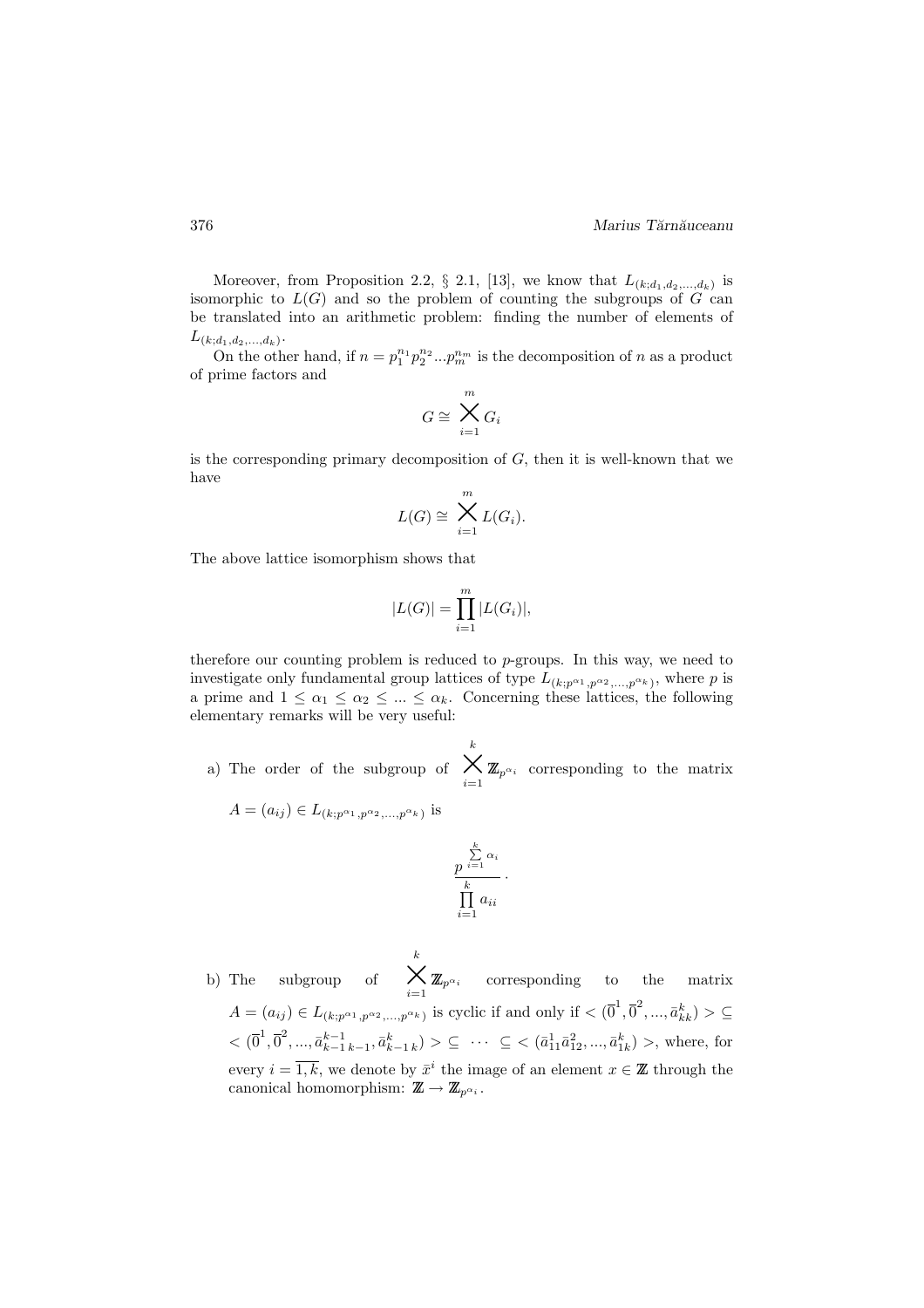c) If  $A = (a_{ij})$  is an element of  $L_{(k;p^{\alpha_1},p^{\alpha_2},...,p^{\alpha_k})}$ , then the linear system

$$
A^{\top} \begin{pmatrix} x_1 \\ x_2 \\ \vdots \\ x_k \end{pmatrix} = \begin{pmatrix} p^{\alpha_1} \\ p^{\alpha_2} \\ \vdots \\ p^{\alpha_k} \end{pmatrix}
$$

admits solutions in  $\mathbb{Z}^k$ .

# 3 The number of subgroups of a finite abelian group

As we have seen in the previous section, in order to determine the number of subgroups of finite abelian groups it suffices to reduce the study to p-groups and our problem is equivalent to the counting of elements of the fundamental group lattice  $L_{(k;p^{\alpha_1},p^{\alpha_2},...,p^{\alpha_k})}$ . This consists of all matrices of integers  $A=(a_{ij})_{i,j=\overline{1,k}}$ satisfying the conditions:

$$
(*)
$$
\n  
\nii)  $a_{ij} = 0$ , for any  $i > j$ ,  
\niii)  $1) a_{11} | p^{\alpha_1}$ ,  
\n $2) a_{22} | (p^{\alpha_2}, p^{\alpha_1} \frac{a_{12}}{a_{11}}),$   
\n $3) a_{33} | (p^{\alpha_3}, p^{\alpha_2} \frac{a_{23}}{a_{22}}, p^{\alpha_1} \frac{a_{12}}{a_{22} a_{11}}),$   
\n $...$   
\n $(*)$ \n $(*)$ \n $(*)$ \n $...$   
\n $3) a_{33} | (p^{\alpha_3}, p^{\alpha_2} \frac{a_{23}}{a_{22}}, p^{\alpha_1} \frac{a_{12} a_{13}}{a_{22} a_{11}}),$   
\n $...$   
\n $...$   
\n $k) a_{kk} | (p^{\alpha_k}, p^{\alpha_{k-1}} \frac{a_{k-1k}}{a_{k-1k-1}}, p^{\alpha_{k-2}} \frac{a_{k-2k-1} a_{k-2k}}{a_{k-1k-1} a_{k-2k-2}}, ...,$   
\n $a_{12} a_{13} ... a_{1k}$   
\n $a_{22} a_{23} ... a_{2k}$   
\n $...$   
\n $p^{\alpha_1} \frac{a_{12} a_{13} ... a_{1k}}{a_{k-1k-1} a_{k-2k-2} ... a_{11}}).$ 

An explicit formula for  $|L_{(k;p^{\alpha_1},p^{\alpha_2},...,p^{\alpha_k})}|$ , and consequently for  $|L(\theta)|$  $\sum_{i=1}^k \mathbb{Z}_{p^{\alpha_i}})|,$ can be easily obtained in the particular case  $\alpha_1 = \alpha_2 = \cdots = \alpha_k = 1$  (see Proposition 2.12, § 2.2, [13]).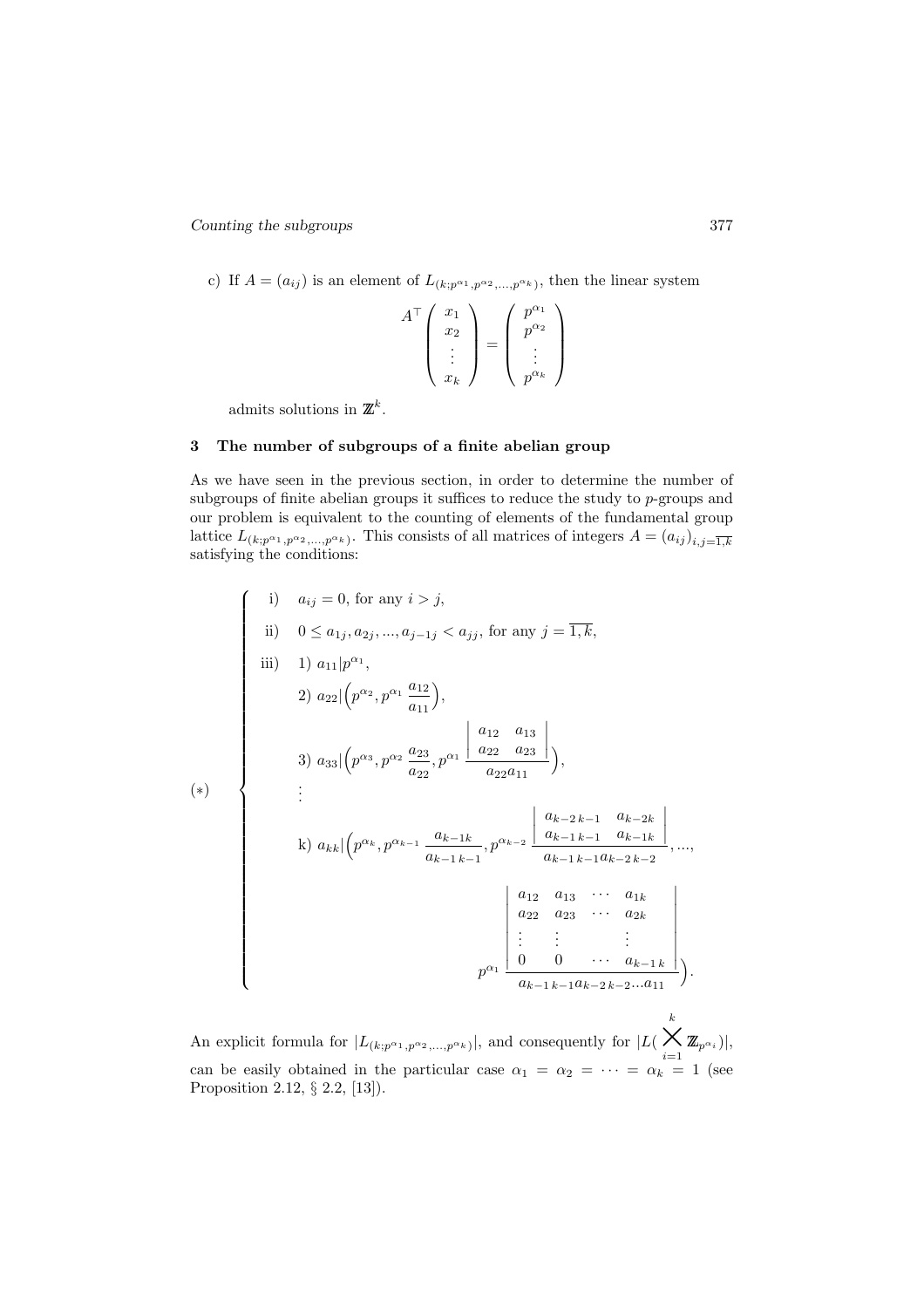**Proposition 3.1.** *For*  $\alpha \in \{0, 1, ..., k\}$ *, the number of all subgroups of order*  $p^{k-\alpha}$  *in the finite elementary abelian p-group*  $\mathbb{Z}_p^k$  $\sum$ *is* 1 *if*  $\alpha = 0$  *or*  $\alpha = k$ *, and*  $1 \leq i_1 < i_2 < \ldots < i_\alpha \leq k$  $p^{i_1+i_2+\ldots+i_\alpha-\frac{\alpha(\alpha+1)}{2}}$  if  $1\,\leq\,\alpha\,\leq\,k-1.$  In particular, the total *number of subgroups of*  $\mathbb{Z}_p^k$  *is* 2 +  $\sum^{k-1}$  $\alpha=1$  $\sum$  $1 \leq i_1 < i_2 < \ldots < i_\alpha \leq k$  $p^{i_1+i_2+\ldots+i_{\alpha}-\frac{\alpha(\alpha+1)}{2}}.$ 

In the general case, our method gives an immediate result in counting the maximal subgroups of  $\bigtimes_{i=1}^{\kappa} \mathbb{Z}_{p^{\alpha_i}}$ . By the first remark of Section 2, such a subgroup k corresponds to a matrix  $A = (a_{ij}) \in L_{(k;p^{\alpha_1}, p^{\alpha_2}, \ldots, p^{\alpha_k})}$  satisfying  $\prod$ k  $a_{ii} = p$  for some  $i \in \{1, 2, ..., k\}$  and  $a_{jj} = 1$  for all  $j \neq i$ . From the condition  $a_{ii} = p$ . Then ii) of (\*) we get  $a_{1j} = a_{2j} = \cdots = a_{j-1j} = 0$ , for all  $j \neq i$ . Remark also that the condition iii) is satisfied and thus the elements  $a_{1i}, a_{2i}, ..., a_{i-1i}$  can be chosen arbitrarily from the set  $\{0, 1, ..., p-1\}$ . Therefore we have  $p^{i-1}$  distinct solutions of the system (\*). Summing up these quantities for  $i = \overline{1,k}$ , we determine the number of maximal subgroups of the finite abelian *p*-group  $\bigtimes_{i=1}^{\kappa} \mathbb{Z}_{p^{\alpha_i}}$ . k

Proposition 3.2. *The number of maximal subgroups of*  $\bigtimes_{i=1}^k \mathbb{Z}_{p^{\alpha_i}}$  is  $\frac{p^k-1}{p-1}$  $\frac{1}{p-1}$ .

Next, we return to the problem of finding the total number of subgroups of k  $\bigtimes_{i=1}^{\kappa} \mathbb{Z}_{p^{\alpha_i}}$ . We shall apply our method for rank two abelian *p*-groups, i.e. when  $k = 2$  (clearly, it can be extended in a natural way for an arbitrary k). Note also that the following theorem improves Proposition 2.9,  $\S$  2.2, [13], by indicating the number of subgroups of a fixed order in such a group and by giving a proof founded on fundamental group lattices.

**Theorem 3.3.** *For every*  $0 \le \alpha \le \alpha_1 + \alpha_2$ , *the number of all subgroups of order*  $p^{\alpha_1+\alpha_2-\alpha}$  *in the finite abelian p-group*  $\mathbb{Z}_{p^{\alpha_1}} \times \mathbb{Z}_{p^{\alpha_2}}$  *is:*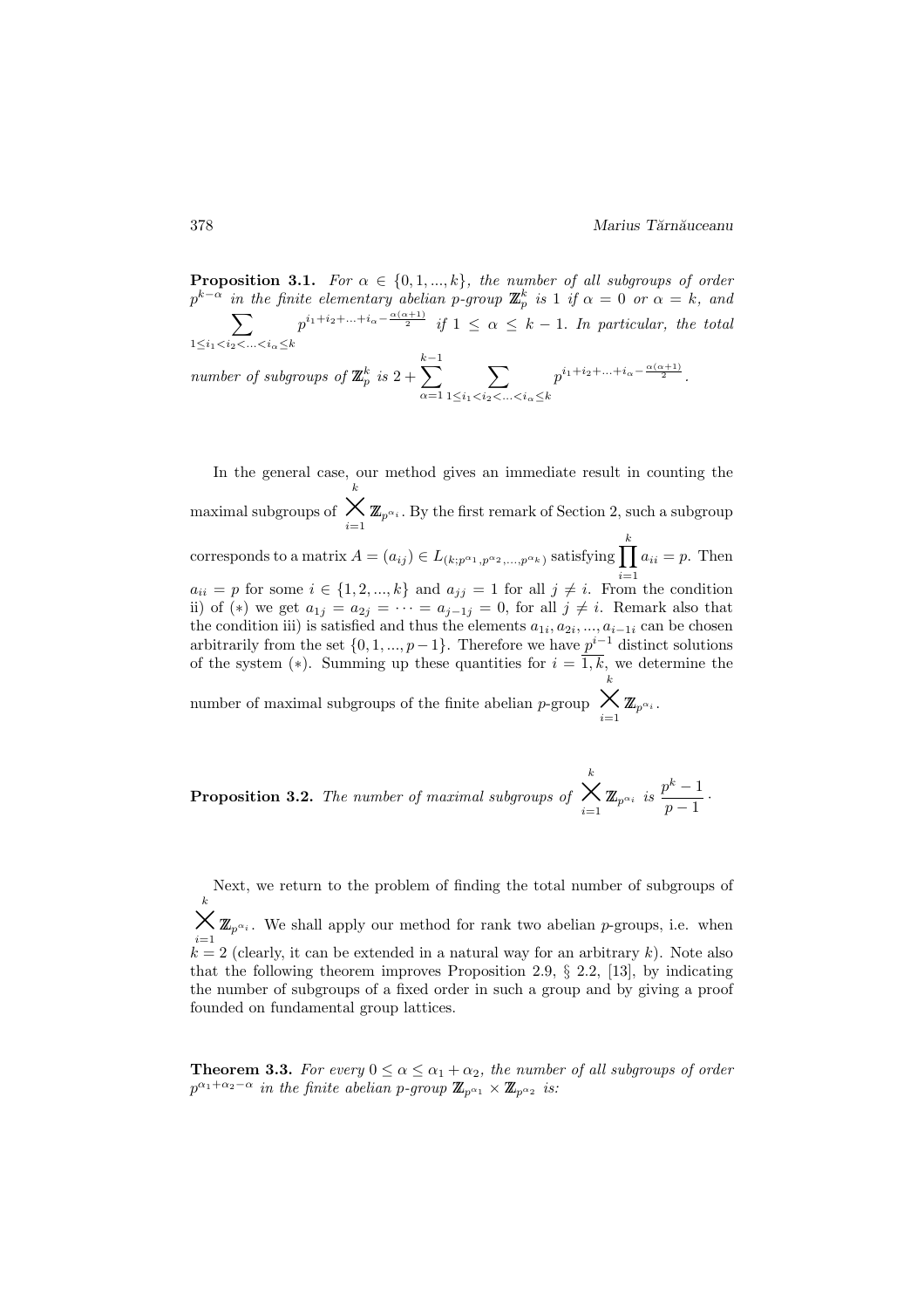$$
\begin{cases}\n\frac{p^{\alpha+1}-1}{p-1}, & \text{if } 0 \le \alpha \le \alpha_1 \\
\frac{p^{\alpha_1+1}-1}{p-1}, & \text{if } \alpha_1 \le \alpha \le \alpha_2 \\
\frac{p^{\alpha_1+\alpha_2-\alpha+1}-1}{p-1}, & \text{if } \alpha_2 \le \alpha \le \alpha_1+\alpha_2.\n\end{cases}
$$

*In particular, the total number of subgroups of*  $\mathbb{Z}_{p^{\alpha_1}} \times \mathbb{Z}_{p^{\alpha_2}}$  *is* 

$$
\frac{1}{(p-1)^2} \left[ (\alpha_2 - \alpha_1 + 1) p^{\alpha_1 + 2} - (\alpha_2 - \alpha_1 - 1) p^{\alpha_1 + 1} - (\alpha_1 + \alpha_2 + 3) p + (\alpha_1 + \alpha_2 + 1) \right].
$$

**Proof:** Let  $A = (a_{ij})$  be a solution of  $(*)$  for  $k = 2$ , corresponding to a subgroup of order  $p^{\alpha_1+\alpha_2-\alpha}$ . In this situation, the condition iii) of (\*) becomes

$$
a_{11}|p^{\alpha_1}
$$
 and  $a_{22}|\left(p^{\alpha_2},p^{\alpha_1}\frac{a_{12}}{a_{11}}\right)$ .

Put  $a_{11} = p^i$ , where  $0 \le i \le \alpha_1$ . Then  $a_{22} = p^{\alpha - i}$  and so  $p^{\alpha - i} | (p^{\alpha_2}, p^{\alpha_1 - i} a_{12}),$ that is  $p^{\alpha-i}|p^{\alpha_1-i}(p^{\alpha_2-\alpha_1+i},a_{12})$ . If  $0 \leq \alpha \leq \alpha_1$ , we must have  $i \leq \alpha$  and the above condition is satisfied by all  $a_{12} < p^{\alpha-i}$ . So, one obtains  $p^{\alpha-i}$  distinct solutions of (\*), which implies that the number of subgroups of order  $p^{\alpha_1+\alpha_2-\alpha}$ in  $\mathbb{Z}_{p^{\alpha_1}} \times \mathbb{Z}_{p^{\alpha_2}}$  is in this case

(1) 
$$
S_1(\alpha) = \sum_{i=0}^{\alpha} p^{\alpha - i} = \frac{p^{\alpha + 1} - 1}{p - 1}.
$$

Suppose now that  $\alpha_1 \leq \alpha \leq \alpha_2$ . Then  $p^{\alpha_1-\alpha} | (p^{\alpha_2-\alpha_1+i}, a_{12})$  and thus  $a_{12}$  can be any multiple of  $p^{\alpha_1-\alpha}$  in the set  $\{0,1,...,p^{\alpha-i}-1\}$ . It results  $p^{\alpha_1-i}$  distinct solutions of (\*) and the number of subgroups of order  $p^{\alpha_1+\alpha_2-\alpha}$  in  $\mathbb{Z}_{p^{\alpha_1}}\times\mathbb{Z}_{p^{\alpha_2}}$ is in this case

(2) 
$$
S_2(\alpha) = \sum_{i=0}^{\alpha_1} p^{\alpha_1 - i} = \frac{p^{\alpha_1 + 1} - 1}{p - 1}.
$$

Finally, assume that  $\alpha_2 \leq \alpha \leq \alpha_1 + \alpha_2$ . We must have  $\alpha_1 - \alpha \leq \alpha_2 - \alpha_1 + i$ and the number of distinct solutions of  $(*)$  is again  $p^{\alpha_1-i}$ . Thus the number of subgroups of order  $p^{\alpha_1+\alpha_2-\alpha}$  in  $\mathbb{Z}_{p^{\alpha_1}} \times \mathbb{Z}_{p^{\alpha_2}}$  is in this case

(3) 
$$
S_2(\alpha) = \sum_{i=\alpha-\alpha_2}^{\alpha_1} p^{\alpha_1-i} = \frac{p^{\alpha_1+\alpha_2-\alpha+1}-1}{p-1}.
$$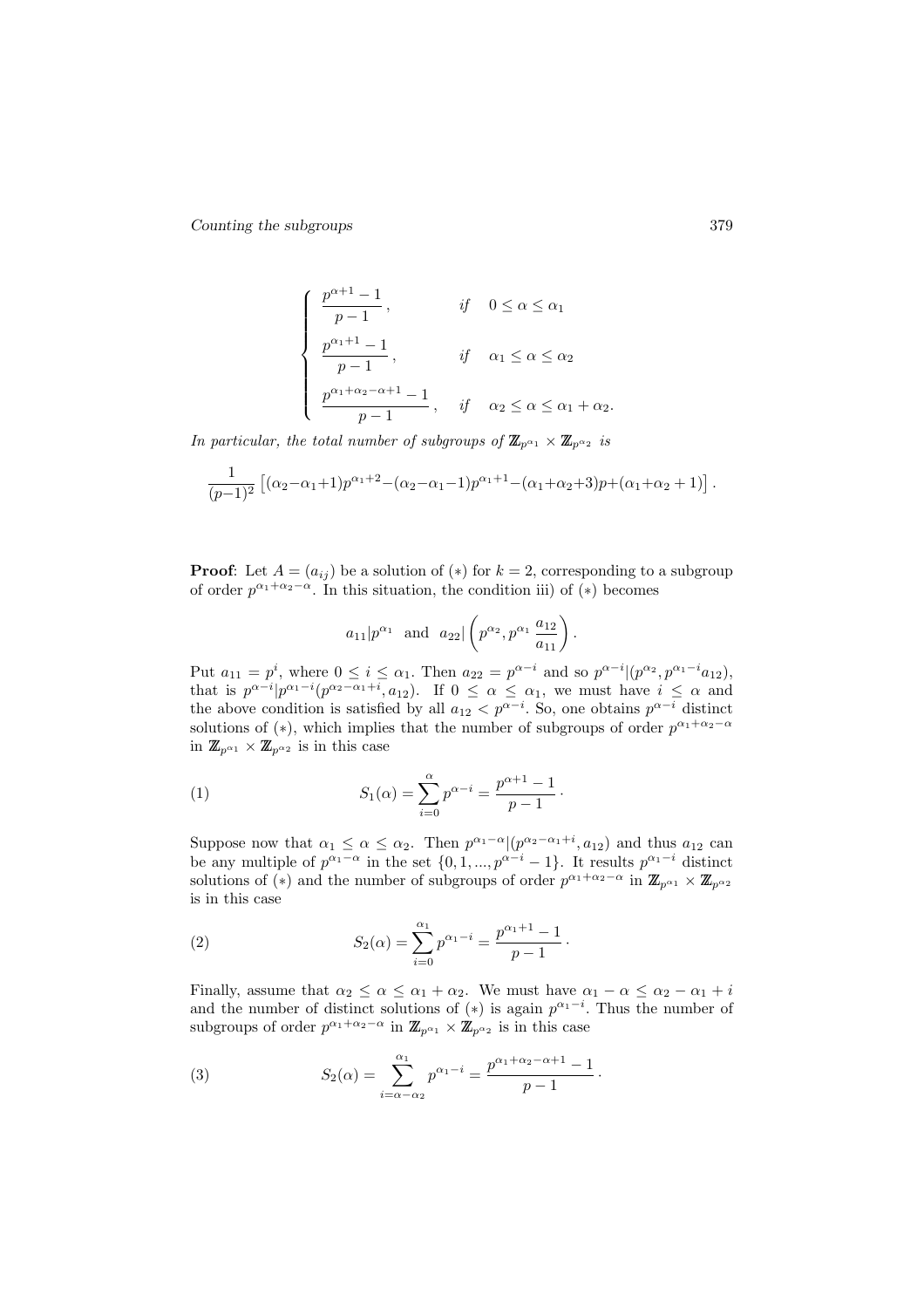$\Box$ 

By using the equalities  $(1)$ ,  $(2)$  and  $(3)$ , one obtains the total number of subgroups of  $\mathbb{Z}_{p^{\alpha_1}} \times \mathbb{Z}_{p^{\alpha_2}}$ , namely

$$
\sum_{\alpha=0}^{\alpha_1} S_1(\alpha) + \sum_{\alpha=\alpha_1+1}^{\alpha_2} S_2(\alpha) + \sum_{\alpha=\alpha_2+1}^{\alpha_1+\alpha_2} S_3(\alpha) = \frac{1}{(p-1)^2} \left[ (\alpha_2 - \alpha_1 + 1) p^{\alpha_1+2} - (\alpha_2 - \alpha_1 - 1) p^{\alpha_1+1} - (\alpha_1 + \alpha_2 + 3) p + (\alpha_1 + \alpha_2 + 1) \right],
$$

which completes our proof.

In the following let us denote by  $f_p(i,j)$  the number of all subgroups of the finite abelian p-group  $\mathbb{Z}_{p^i} \times \mathbb{Z}_{p^j}$   $(i \leq j)$ , determined in Theorem 3.3. Note that we have

$$
f_p(i,j) =
$$
  
=  $\frac{1}{(p-1)^2} [(j-i+1)p^{i+2} - (j-i-1)p^{i+1} - (i+j+3)p + (i+j+1)] =$   
=  $(j-i+1)p^i + (j-i+3)p^{i-1} + \dots + (i+j-1)p + (i+j+1).$ 

Put  $f_p(i,j) = f_p(j,i)$ , for all  $i > j$ , and let n be a fixed positive integer and  $A_p(n)$  be the matrix  $(f_p(i,j))_{i,j=\overline{0,n}}$ . Then  $A_p(n)$  induces a quadratic form  $\sum_{n=1}^{\infty}$  $\sum_{i,j=0} f_p(i,j) X^i Y^j$ . Because

$$
\det A_p(n) = (p-1)p^{n-1} \det A_p(n-1),
$$

by induction on  $n$  one easily obtains

$$
\det A_p(n) = (p-1)^n p^{\frac{n(n-1)}{2}}, \text{ for any } n \ge 1.
$$

Hence, we have proved the next two corollaries.

**Corollary 3.4.** *The quadratic form*  $\sum_{n=1}^{\infty}$  $\sum_{i,j=0} f_p(i,j) X^i Y^j$  induced by the matrix  $A_p(n)$  is positive definite, for all  $n \in \mathbb{N}^*$ .

Corollary 3.5. All eigenvalues of the matrix  $A_p(n)$  are positive, for all  $n \in \mathbb{N}^*$ .

### 4 The number of cyclic subgroups of a finite abelian group

Another interesting application of fundamental group lattices (not studied in [13]) is the counting of cyclic subgroups of finite abelian groups. First of all, we obtain this number for a finite abelian p-group of rank 2. By the second remark of Section 2, the subgroup of  $\mathbb{Z}_{p^{\alpha_1}} \times \mathbb{Z}_{p^{\alpha_2}}$  determined by the matrix  $A = (a_{ij})$  is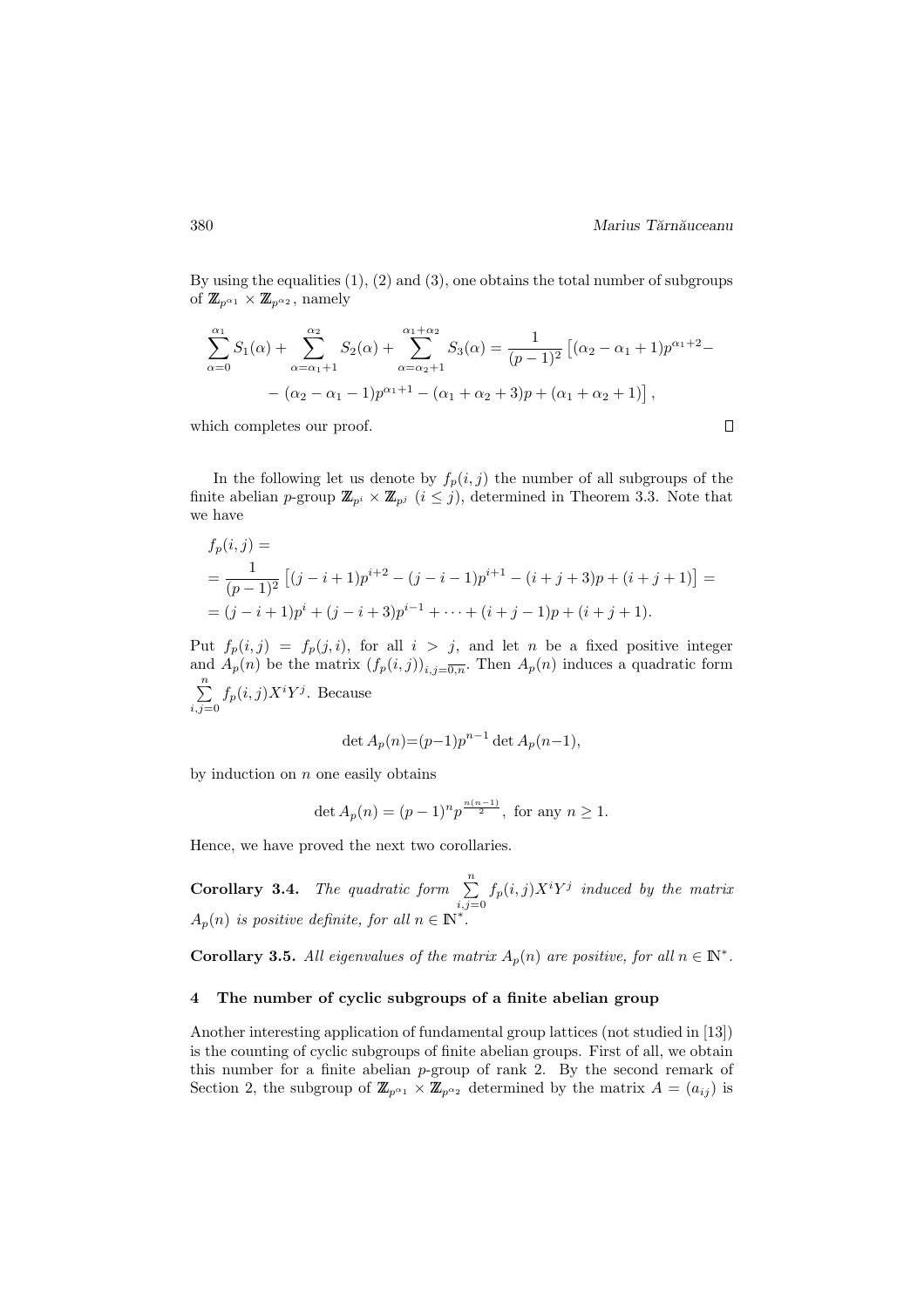cyclic if and only if  $\langle (\overline{0}^1, \overline{a}_{22}^2) \rangle \subseteq \langle (\overline{a}_{11}^1, \overline{a}_{12}^2) \rangle$ . This necessary and sufficient condition can be rewritten in the following manner.

**Lemma 4.1.** *The subgroup of*  $\mathbb{Z}_{p^{\alpha_1}} \times \mathbb{Z}_{p^{\alpha_2}}$  *corresponding to the matrix*  $A =$  $(a_{ij}) \in L_{(2;p^{\alpha_1}, p^{\alpha_2})}$  is cyclic if and only if  $a_{22} = \left(p^{\alpha_2}, p^{\alpha_1} \frac{a_{12}}{a_{11}}\right)$ .

**Proof:** If  $\langle (\bar{0}^1, \bar{a}_{22}^2) \rangle \subseteq \langle (\bar{a}_{11}^1, \bar{a}_{12}^2) \rangle$ , then we can choose an integer x such that  $(0^1, \bar{a}_{22}^2) = x(\bar{a}_{11}^1, \bar{a}_{12}^2)$ . It results  $p^{\alpha_1}|xa_{11}$  and  $p^{\alpha_2}|xa_{12}-a_{22}$ , therefore there exist  $y, z \in \mathbb{Z}$  satisfying  $xa_{11} = yp^{\alpha_1}$  and  $xa_{12} - a_{22} = zp^{\alpha_2}$ . These equalities imply that  $a_{22} = -zp^{\alpha_2} + yp^{\alpha_1} \frac{a_{12}^{3p}}{2}$  $\frac{a_{12}}{a_{11}}$ , which together with the condition 2) of iii) in (\*) show that  $a_{22} = \left(p^{\alpha_2}, p^{\alpha_1} \frac{a_{12}}{a_{11}}\right)$ . Conversely, suppose that  $a_{22} = \left(p^{\alpha_2}, p^{\alpha_1} \frac{a_{12}}{a_{11}}\right)$ . Then there are  $y, z \in \mathbb{Z}$  with  $a_{22} = -zp^{\alpha_2} + yp^{\alpha_1} \frac{a_{12}}{a}$  $\frac{a_{12}}{a_{11}}$ . Taking  $x = y \frac{p^{\alpha_1}}{a_{11}}$  $\frac{p^{\alpha_1}}{a_{11}} \in \mathbb{Z}$ , we easily obtain  $(\overline{0}^1, \overline{a}_{22}^2) =$  $x(\bar{a}_{11}^1, \bar{a}_{12}^2)$  and so  $\lt(\bar{0}^1, \bar{a}_{22}^2) > \text{is contained in } \lt(\bar{a}_{11}^1, \bar{a}_{12}^2) > \text{.}$ 

By using the above lemma, the problem of finding the number of cyclic subgroups of  $\mathbb{Z}_{p^{\alpha_1}} \times \mathbb{Z}_{p^{\alpha_2}}$  reduces to an elementary arithmetic exercise.

**Theorem 4.2.** *For every*  $0 \le \alpha \le \alpha_2$ , *the number of cyclic subgroups of order*  $p^{\alpha}$  *in the finite abelian p-group*  $\mathbb{Z}_{p^{\alpha_1}} \times \mathbb{Z}_{p^{\alpha_2}}$  *is:* 

$$
\begin{cases}\n1, & if \alpha = 0 \\
p^{\alpha} + p^{\alpha - 1}, & if \quad 1 \leq \alpha \leq \alpha_1 \\
p^{\alpha_1}, & if \quad \alpha_1 < \alpha \leq \alpha_2.\n\end{cases}
$$

*In particular, the number of all cyclic subgroups of*  $\mathbb{Z}_{n^{\alpha_1}} \times \mathbb{Z}_{n^{\alpha_2}}$  *is* 

$$
2 + 2p + \cdots + 2p^{\alpha_1 - 1} + (\alpha_2 - \alpha_1 + 1)p^{\alpha_1}.
$$

**Proof**: Denote by  $g_p^2(\alpha)$  the number of cyclic subgroups of order  $p^{\alpha}$  in  $\mathbb{Z}_{p^{\alpha_1}}\times\mathbb{Z}_{p^{\alpha_2}}$ and let  $A=(a_{ij}) \in L_{(2;p^{\alpha_1},p^{\alpha_2})}$  be the matrix corresponding to such a subgroup. Then  $a_{11}|p^{\alpha_1}$ ,  $a_{22} = \left(p^{\alpha_2}, p^{\alpha_1} \frac{a_{12}}{a_{11}}\right)$  and  $a_{11}a_{22} = p^{\alpha_1 + \alpha_2 - \alpha}$ . Taking  $a_{11} = p^i$  with  $0 \leq i \leq \alpha_1$ , we obtain

$$
a_{22}=p^{\alpha_1+\alpha_2-\alpha-i}=(p^{\alpha_2},p^{\alpha_1-i}a_{12})=p^{\alpha_1-i}(p^{\alpha_2-\alpha_1+i},a_{12}),
$$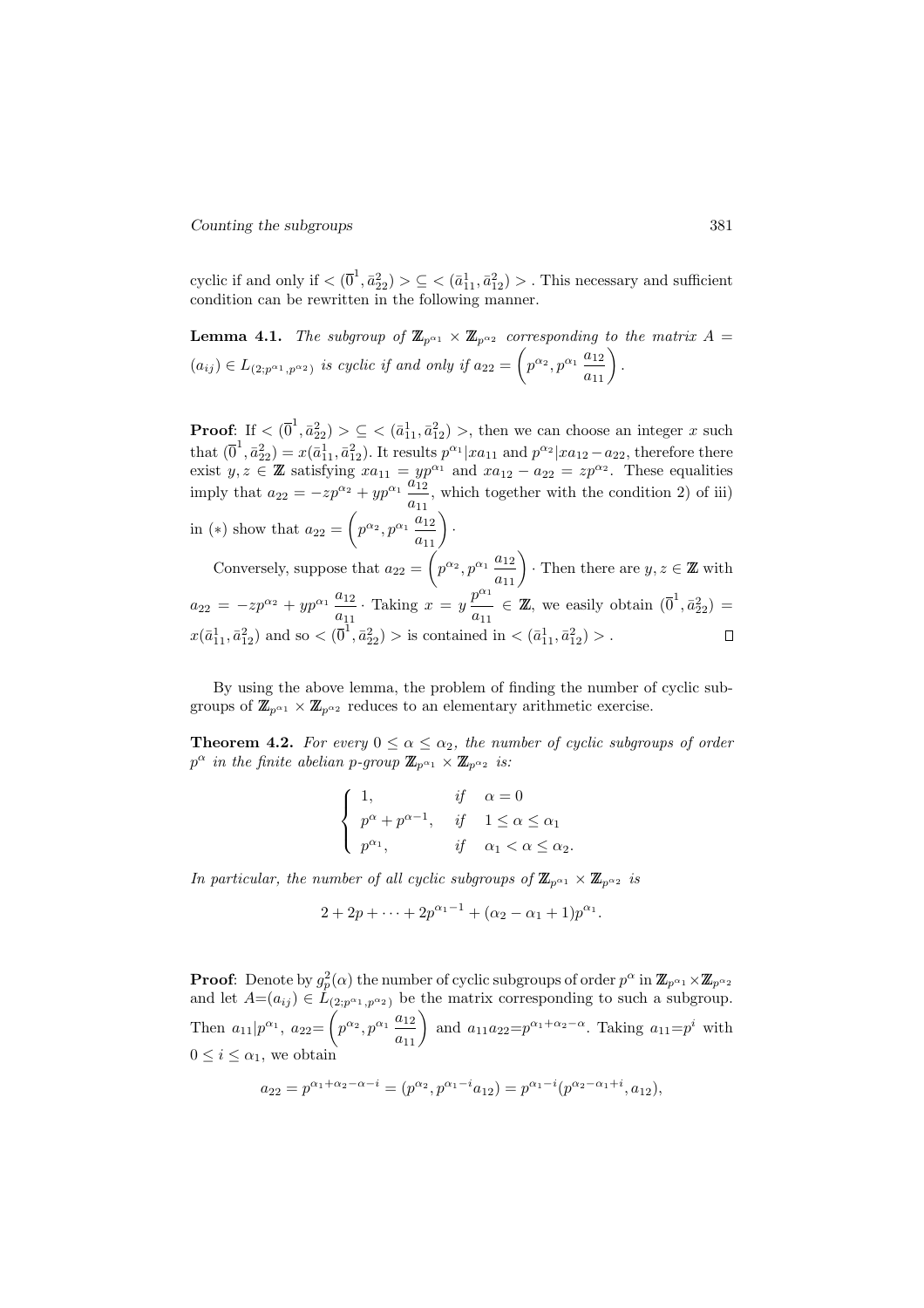382 Marius Tărnăuceanu

 $\Box$ 

which implies that

(4) 
$$
p^{\alpha_2 - \alpha} = (p^{\alpha_2 - \alpha_1 + i}, a_{12}).
$$

Clearly, for  $\alpha = 0$  it results  $a_{11} = p^{\alpha_1}$ ,  $a_{22} = p^{\alpha_2}$ ,  $a_{12} = 0$ , and thus

(5) 
$$
g_p^2(0) = 1.
$$

For  $1 \leq \alpha \leq \alpha_1$  we must have  $\alpha_1 - \alpha \leq i$ . If  $i = \alpha_1 - \alpha$ , the condition (4) is equivalent to  $p^{\alpha_2-\alpha}|a_{12}$ , therefore  $a_{12}$  can be chosen in  $p^{\alpha}$  ways. If  $\alpha_1-\alpha+1 \leq i$ , (4) is equivalent to

$$
p^{\alpha_2-\alpha}|a_{12}
$$
 and  $p^{\alpha_2-\alpha+1}|a_{12}$ .

There are  $p^{\alpha_1-i}-p^{\alpha_1-i-1}$  elements of the set  $\{0,1,...,p^{\alpha_1+\alpha_2-\alpha-i}\}$  which satisfy the previous relations. So, one obtains

(6) 
$$
g_p^2(\alpha) = p^{\alpha} + \sum_{i=\alpha_1-\alpha+1}^{\alpha_1} (p^{\alpha_1-i} - p^{\alpha_1-i-1}) = p^{\alpha} + p^{\alpha-1}, \text{ for } 1 \le \alpha \le \alpha_1.
$$

Mention that if  $\alpha_1 < \alpha \leq \alpha_2$ , then the condition  $\alpha_1 - \alpha \leq i$  is satisfied by all  $i = \overline{1, \alpha_1}$ , and hence

(7) 
$$
g_p^2(\alpha) = \sum_{i=0}^{\alpha_1} (p^{\alpha_1 - i} - p^{\alpha_1 - i - 1}) = p^{\alpha_1}, \text{ for } \alpha_1 < \alpha \le \alpha_2.
$$

Now, the equalities (5)-(7) give us the total number of cyclic subgroups of  $\mathbb{Z}_{p^{\alpha_1}} \times$  $\mathbb{Z}_{p^{\alpha_2}}$ , namely

$$
1 + \sum_{\alpha=1}^{\alpha_1} (p^{\alpha} + p^{\alpha-1}) + \sum_{\alpha=\alpha_1+1}^{\alpha_2} p^{\alpha_1} =
$$
  
= 
$$
\frac{1}{p-1} [(\alpha_2 - \alpha_1 + 1) p^{\alpha_1+1} - (\alpha_2 - \alpha_1 - 1) p^{\alpha_1} - 2] =
$$
  
= 
$$
2 + 2p + \dots + 2p^{\alpha_1-1} + (\alpha_2 - \alpha_1 + 1) p^{\alpha_1}
$$

and our proof is finished.

The above method can be used for an arbitrary  $k > 2$ , too. In order to do this we need to remark that

$$
g_p^2(\alpha)=\frac{p^\alpha h_p^1(\alpha)-p^{\alpha-1}h_p^1(\alpha-1)}{p^\alpha-p^{\alpha-1}}\,,\text{ for all }\alpha\neq 0,
$$

where

$$
h_p^1(\alpha) = \begin{cases} p^{\alpha}, & \text{if } 0 \le \alpha \le \alpha_1 \\ p^{\alpha_1}, & \text{if } \alpha_1 \le \alpha. \end{cases}
$$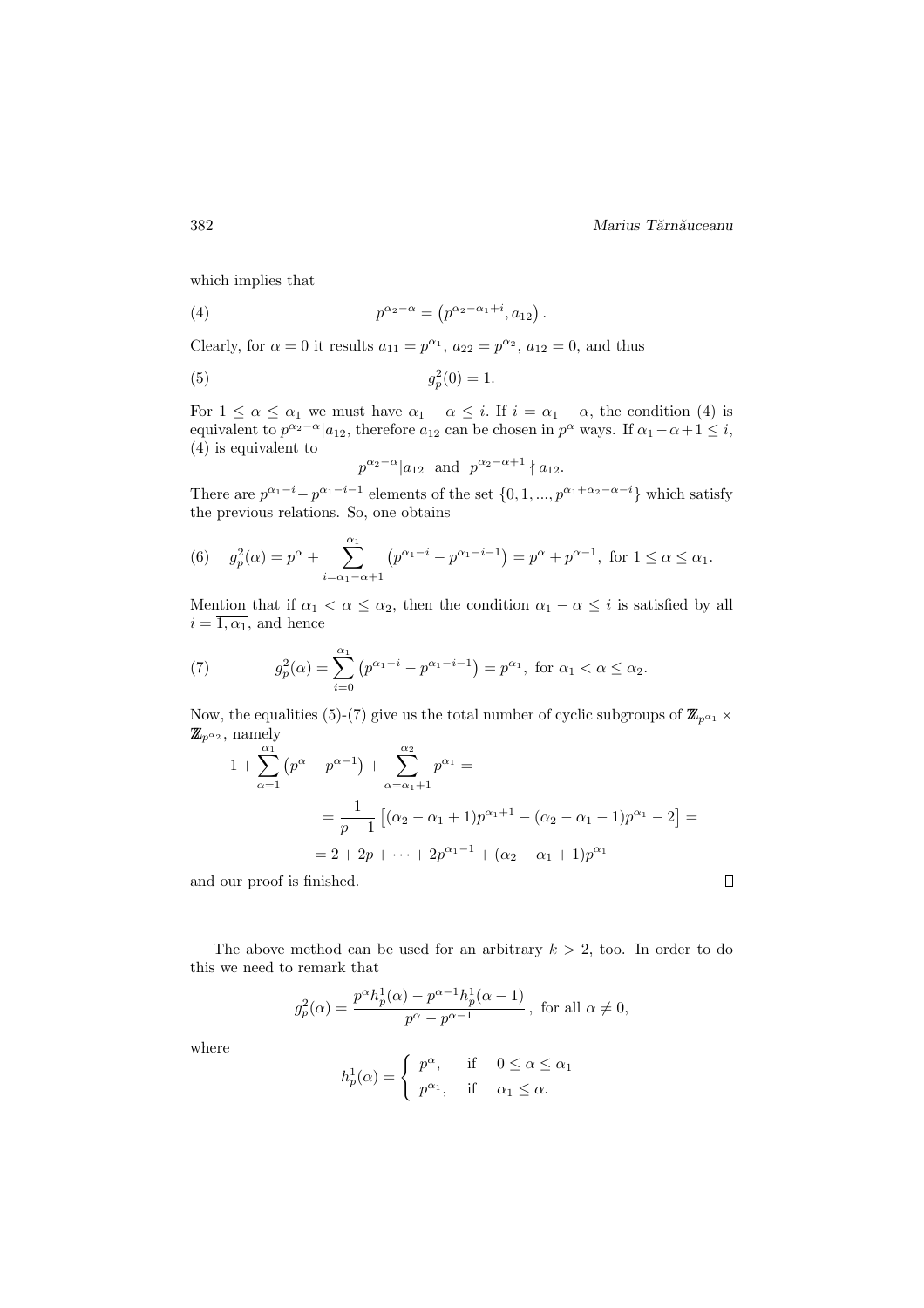This equality extends to the general case in the following way.

**Theorem 4.3.** For every  $1 \leq \alpha \leq \alpha_k$ , the number of cyclic subgroups of order  $p^{\alpha}$  *in the finite abelian* p-group  $\sum_{i=1}^{k} \mathbb{Z}_{p^{\alpha_i}}$  *is* 

$$
g_p^k(\alpha) = \frac{p^{\alpha} h_p^{k-1}(\alpha) - p^{\alpha-1} h_p^{k-1}(\alpha-1)}{p^{\alpha} - p^{\alpha-1}},
$$

*where*

$$
h_p^{k-1}(\alpha) = \begin{cases} p^{(k-1)\alpha}, & \text{if } 0 \le \alpha \le \alpha_1 \\ p^{(k-2)\alpha + \alpha_1}, & \text{if } \alpha_1 \le \alpha \le \alpha_2 \\ \vdots \\ p^{\alpha_1 + \alpha_2 + \dots + \alpha_{k-1}}, & \text{if } \alpha_{k-1} \le \alpha. \end{cases}
$$

Note that  $g_p^k(0) = 1$  and the number of all cyclic subgroups of  $\sum_{i=1}^{\kappa} \mathbb{Z}_{p^{\alpha_i}}$  can be easily determined from Theorem 4.3. Since the numbers of cyclic subgroups and of elements of a given order in a finite abelian  $p$ -group are closely connected (through the well-known Euler's function  $\varphi$ ), we also infer the following consequence of Theorem 4.3.

**Corollary 4.4.** *The number of all elements of order*  $p^{\alpha}$ ,  $1 \leq \alpha \leq \alpha_k$ , *in the finite abelian* p*-group*  $\sum_{i=1}^k \mathbb{Z}_{p^{\alpha_i}}$  *is* 

$$
g_p^k(\alpha)\varphi(p^{\alpha}) = g_p^k(\alpha) \left( p^{\alpha} - p^{\alpha-1} \right) = p^{\alpha} h_p^{k-1}(\alpha) - p^{\alpha-1} h_p^{k-1}(\alpha - 1).
$$

As we have seen in Section 2, counting the subgroups of finite abelian groups can be reduced to p-groups. The same thing can be also said for cyclic subgroups and for elements of a given order in an arbitrary finite abelian group G. Suppose that  $p_1^{n_1}p_2^{n_2}...p_m^{n_m}$  is the decomposition of  $|G|$  as a product of prime factors and let  $\bigtimes_{i=1}^{m} G_i$  be the corresponding primary decomposition of G. Then every cyclic subgroup H of order  $p_1^{\alpha_1}p_2^{\alpha_2}...p_m^{a_m}$  of G can be uniquely written as a direct product  $\frac{m}{m}$  $\bigtimes_{i=1}^{m} H_i$ , where  $H_i$  is a cyclic subgroup of order  $p_i^{\alpha_i}$  of  $G_i$ ,  $i = \overline{1,m}$ . This remark  $i=1$ <br>leads to the following result, that generalizes Theorem 4.3. and Corollary 4.4.

k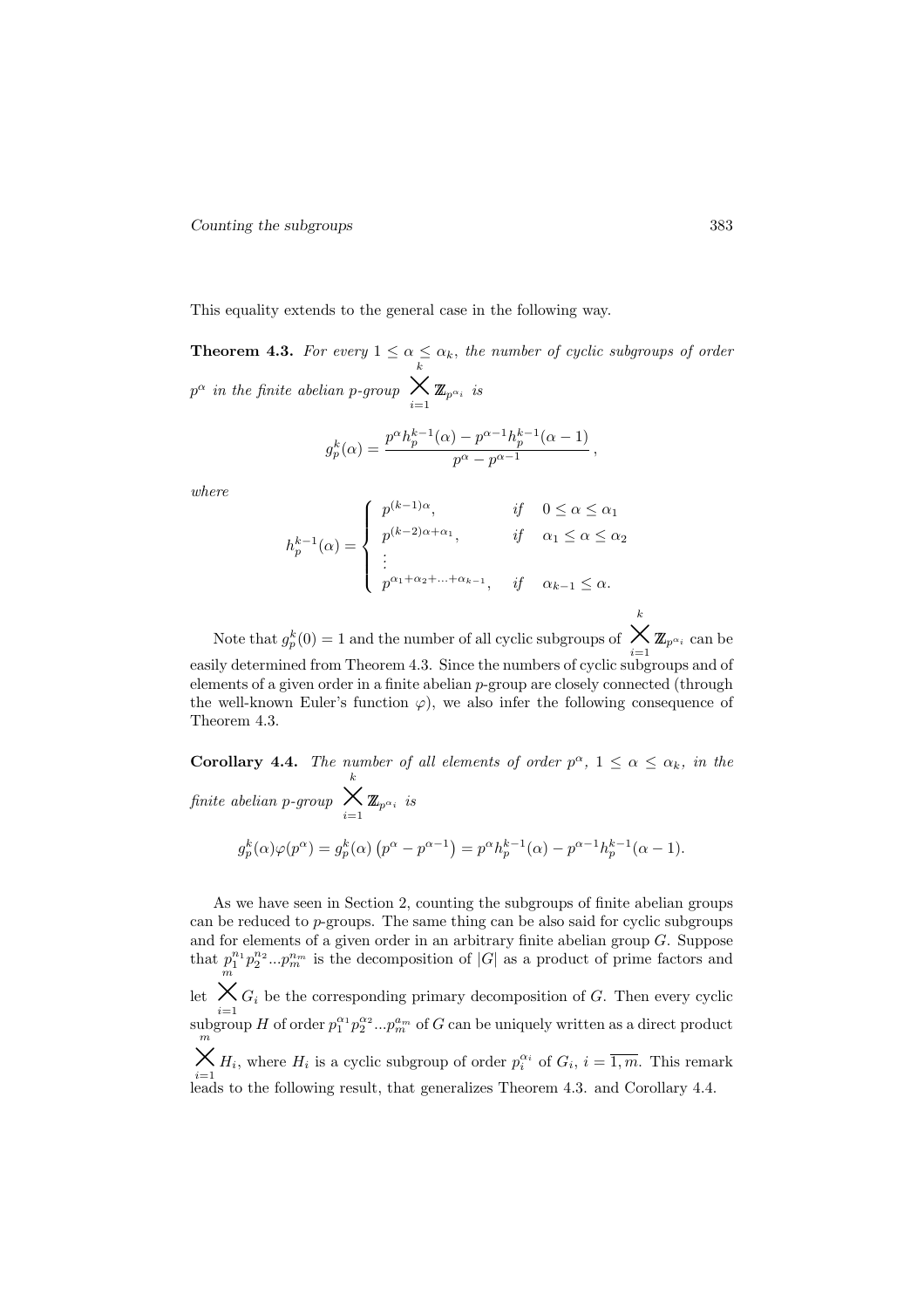**Corollary 4.5.** *Under the previous hypotheses, for every*  $(\alpha_1, \alpha_2, ..., \alpha_m) \in \mathbb{N}^m$ with  $\alpha_i \leq n_i$ ,  $i = \overline{1,m}$ , the number of cyclic subgroups (*respectively of elements*) *of order*  $p_1^{\alpha_1} p_2^{\alpha_2} ... p_m^{\alpha_m}$  *in G is* 

$$
\prod_{i=1}^m g_{p_i}^{k_i}(\alpha_i)
$$

(*respectively*

$$
\prod_{i=1}^m g_{p_i}^{k_i}(\alpha_i) \varphi(p_i^{\alpha_i})),
$$

*where*  $k_i$  *denotes the number of direct factors of*  $G_i$ ,  $i = \overline{1,m}$ .

### 5 Conclusions and further research

All our previous results show that the arithmetic method introduced in [13] and applied in this paper can constitute an alternative way to study the subgroups of finite abelian groups. Clearly, it can successfully be used in solving many computational problems in (finite) abelian group theory. These will surely be the subject of some further research.

Finally, we mention several open problems concerning this topic.

Problem 5.1. Extend Theorem 3.3, by indicating explicit formulas for the number of subgroups of a fixed order and for the total number of subgroups of a finite abelian p-group of an *arbitrary* rank.

**Problem 5.2.** Let G be a finite abelian group. Use the description of  $L(G)$ given by the above arithmetic method and the well-known description of  $Aut(G)$ to determine the characteristic subgroups of G.

Problem 5.3. By using the defining relations of a fundamental group lattice, create a computer algebra program that generates the subgroups of a finite abelian group.

**Problem 5.4.** Let  $G_1$  be a finite abelian group and  $G_2$  be a finite group such that  $|G_1| = |G_2| = n$ . Denote  $\pi_e(G_i) = \{o(a) | a \in G_i\}$  and, for every divisor d of n, let  $n_i(d)$  be the number of elements of order d in  $G_i$ ,  $i = 1, 2$  (remark that the numbers  $n_1(d)$  are known, by Corollary 4.5). Is it true that the conditions

- a)  $\pi_e(G_1) = \pi_e(G_2)$ ,
- b)  $n_1(d) = n_2(d)$ , for all d,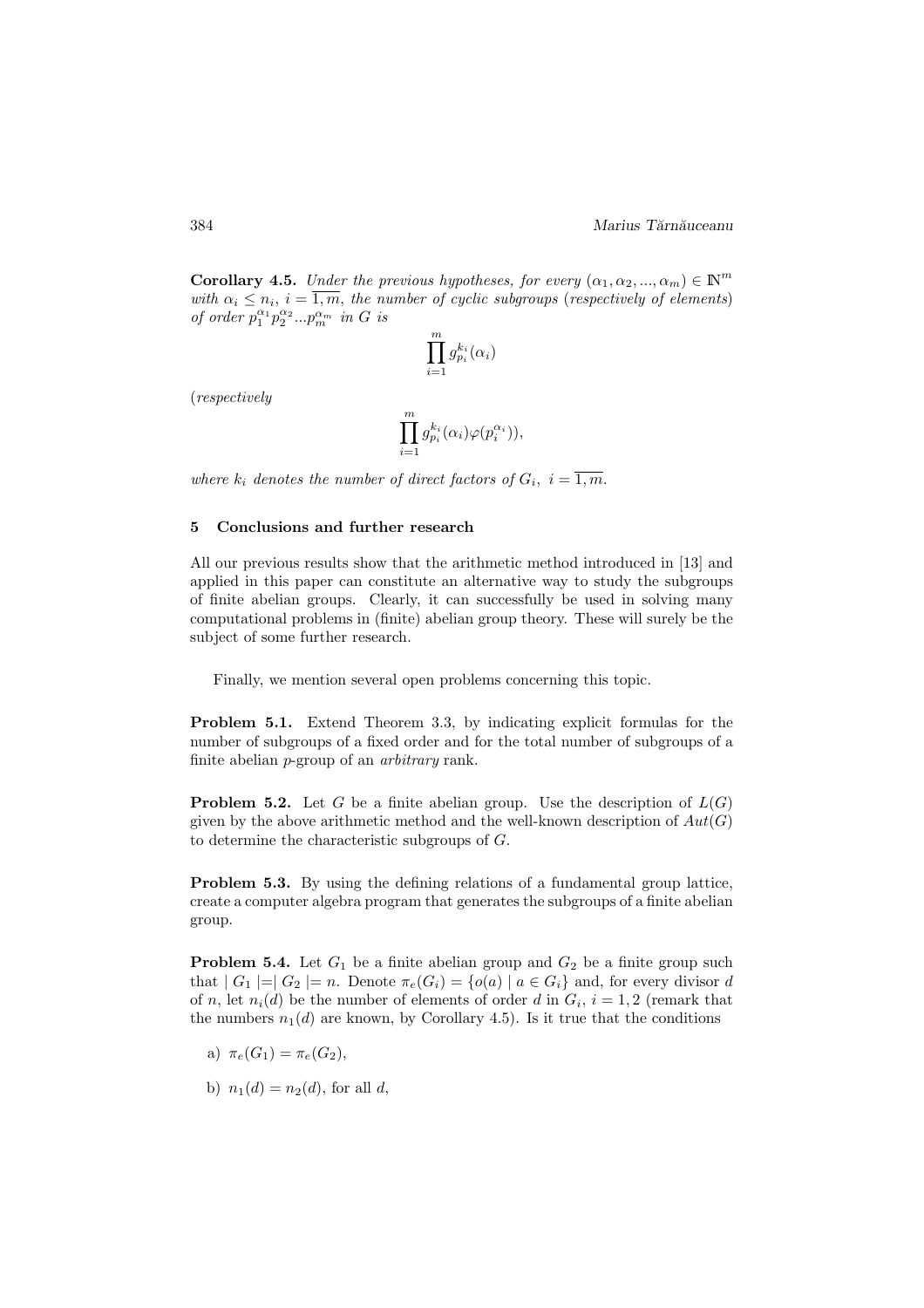imply the group isomorphism  $G_1 \cong G_2$ ? (In other words, study whether a finite abelian group is determined by the set of its element orders and by the numbers of elements of any fixed order).

Acknowledgement. The authors are grateful to the reviewers for their remarks which improve the previous version of the paper.

## References

- [1] Bhowmik, G., *Evaluation of the divisor function of matrices*, Acta Arith. 74 (1996), 155-159.
- [2] BHOWMIK, G., RAMARÉ, O., *Average orders of multiplicative arithmetical functions of integer matrices*, Acta Arith. 66 (1994), 45-62.
- [3] BHOWMIK, G., RAMARÉ, O., *Algebra of matrix arithmetic*, J. Algebra 210 (1998), 194-215.
- [4] Birkhoff, G., *Subgroups of abelian groups*, Proc. Lond. Math. Soc. 38 (1934, 1935), 385-401.
- [5] Butler, M.L., *Subgroup lattices and symmetric functions*, Mem. Amer. Math. Soc., vol. 112, no. 539, 1994.
- [6] CĂLUGĂREANU, GR.G., *The total number of subgroups of a finite abelian group*, Sci. Math. Jpn. (1) 60 (2004), 157-167.
- [7] Delsarte, S., *Functions de M¨obius sur les groupes abeliens finis*, Ann. of Math. 49 (1948), 600-609.
- [8] Djubjuk, P.E., *On the number of subgroups of a finite abelian group*, Izv. Akad. Nauk SSR Ser. Mat. 12 (1948), 351-378.
- [9] GRÄTZER, G., *General lattice theory*, Academic Press, New York, 1978.
- [10] SCHMIDT, R., *Subgroup lattices of groups*, de Gruyter Expositions in Mathematics 14, de Gruyter, Berlin, 1994.
- [11] Suzuki, M., *On the lattice of subgroups of finite groups*, Trans. Amer. Math. Soc. 70 (1951), 345-371.
- [12] Suzuki, M., *Group theory*, I, II, Springer Verlag, Berlin, 1982, 1986.
- [13] TĂRNĂUCEANU, M., A new method of proving some classical theorems of *abelian groups*, Southeast Asian Bull. Math. (6) 31 (2007), 1191-1203.
- [14] TĂRNĂUCEANU, M., *Groups determined by posets of subgroups*, Ed. Matrix Rom, București, 2006.